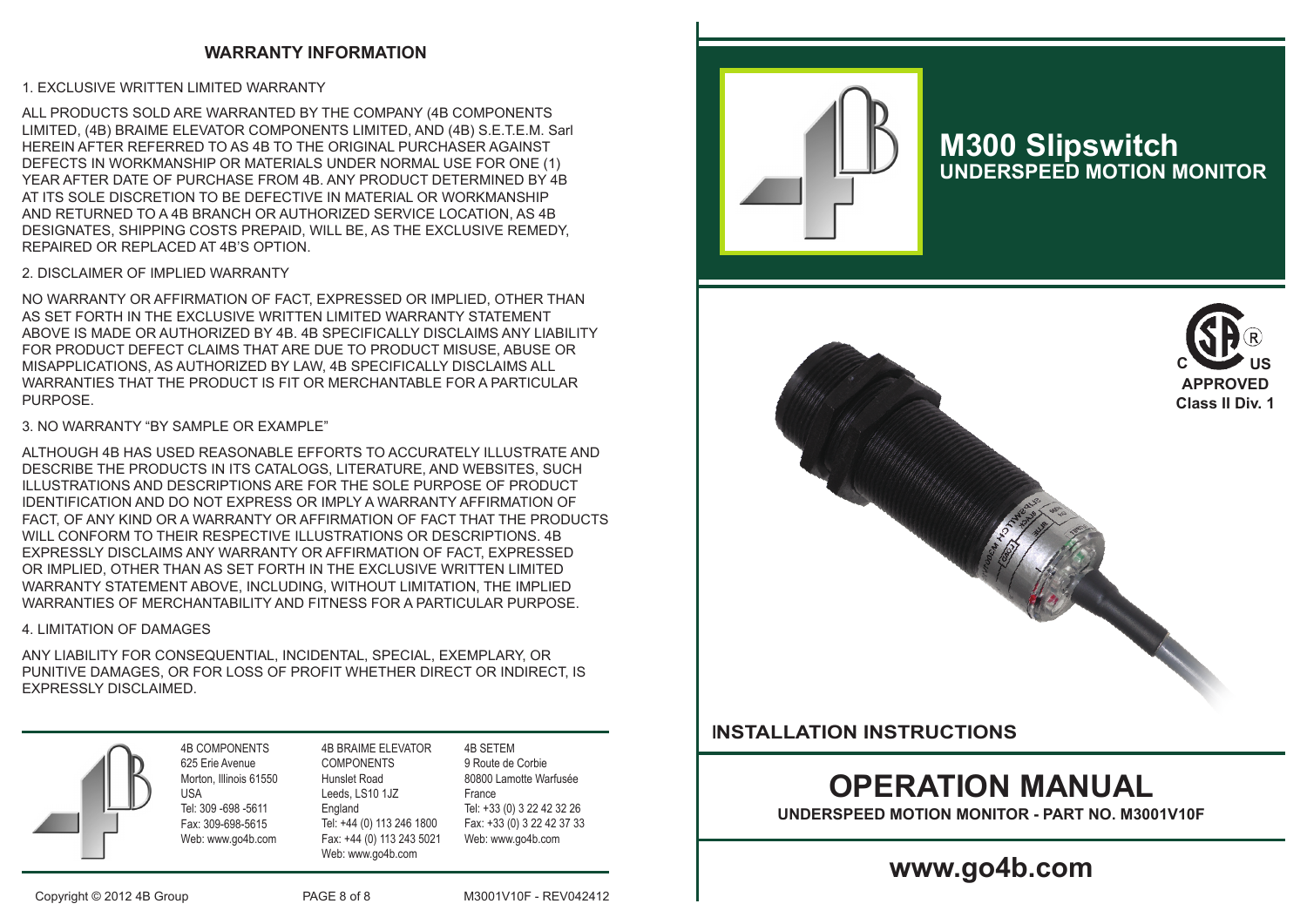#### Dear 4B Customer:

Congratulations on your purchase. 4B appreciates your business and is pleased you have chosen our products to meet your needs.

Please read in its entirety and understand the literature accompanying the product before you place the product into service. Please read the safety precautions carefully before operating the product. With each product you purchase from 4B, there are some basic but important safety considerations you must follow to be sure your purchase is permitted to perform its design function and operate properly and safely, giving you many years of reliable service. Please read and understand the Customer Safety Responsibilities listed below. Failure to follow this safety directive and the Operation Manuals and other material furnished or referenced, may result in serious injury or death.

### *SAFETY NOTICE TO OUR CUSTOMERS*

- A. In order to maximize efficiency and safety, selecting the right equipment for each operation is vital. The proper installation of the equipment, and regular maintenance and inspection is equally important in continuing the proper operation and safety of the product. The proper installation and maintenance of all our products is the responsibility of the user unless you have asked 4B to perform these tasks.
- B. All installation and wiring must be in accordance with Local and National Electrical Codes and other standards applicable to your industry. (Please see the article "Hazard Monitoring Equipment Selection, Installation and Maintenance" at www.go4b.com.) The installation of the wiring should be undertaken by an experienced and qualified professional electrician. Failure to correctly wire any product and/or machinery can result in the product or machine failing to operate as intended, and can defeat its design function.
- C. Periodic inspection by a qualified person will help assure your 4B product is performing properly. 4B recommends a documented inspection at least annually and more frequently under high use conditions.
- D. Please see the last page of this manual for all warranty information regarding this product.

#### *CUSTOMER SAFETY RESPONSIBILITIES*

#### **1. READ ALL LITERATURE PROVIDED WITH YOUR PRODUCT**

Please read all user, instruction and safety manuals to ensure that you understand your product operation and are able to safely and effectively use this product.

#### **2. YOU BEST UNDERSTAND YOUR NEEDS**

Every customer and operation is unique, and only you best know the specific needs and capabilities of your operation. Please call the 24-hour hotline at 309-698-5611 for assistance with any questions about the performance of products purchased from 4B. 4B is happy to discuss product performance with you at any time.

## **SENSOR CALIBRATION**

The M300 Slipswitch is factory calibrated at a set speed of 10 PPM and a start-up delay of 5 seconds. The sensor *must* be calibrated for your equipment, see "INITIAL SENSOR CALIBRATION".

#### **INITIAL SENSOR CALIBRATION -**

- 1. Check that the unit is correctly installed. (see standard wiring diagram)
- 2. Check that the distance between target, stud or bolt head and sensing face of unit is within the minimum distance specified.
- 3. With the belt tight and without introducing any product into the machine, start up machine. Allow machine time to attain normal running speed.
- 4. Place the magnet (supplied with unit) on "*Cal Mag*" point located at the rear of the sensor. Each flash of the green LED represents one second for the start-up delay. Remove the magnet when the required start up delay has been achieved.
- 5. The relay will be energized under normal conditions.

Note - When the magnet is placed against the "*Cal Mag*" point the output LED will flash at one second intervals, as a guide to time delay. When the magnet is removed, the output LED will again flash at one second intervals, to confirm the start-up delay and at the same time the unit will self calibrate to 20% under the monitored speed. If a zero start up delay is required, allow machine to reach running speed and touch the "*Cal Mag*" point with magnet and instantly remove.



#### **SENSOR RECALIBRATION -**

If the M300 Slipswitch is to used for a slower speed or with a longer time delay than previously calibrated, the unit may trip out before it can be calibrated. This can be avoided by applying power while holding the magnet on the "*Cal Mag*" point and removing the magnet only when the machine has reached normal speed. Wait for the green LED to illuminate permanently and then recalibrate using steps 1 - 5 in the "*INITIAL SENSOR CALIBRATION*" above.

## **WARNING**

Do *NOT* recalibrate sensor due to belt slipping issues.

## **TESTING AND COMMISSIONING**

- 1. Check that the unit is correctly installed (see standard wiring diagram).
- 2. Check that the distance between the target, stud or bolt head and sensing face of M300 Slipswitch is within the minimum distance specified.
- 3. Start up machine.
- 4. The red input LED should be blinking indicating that a target is being detected. The green output LED should be on indicating that the output is on (energized). Use a metal putty knife or a small piece of metal and place it between the sensing face of the M300 Slipswitch and the target to test the contact relay. 4B's *Speed*Master™ calibration and testing device can be used to insure the M300 shuts down the machine at the correct percentage of slip.
- 5. If calibrated correctly, the machinery should shut down in under a second. If shut down takes more than a second, the M300 Slipswitch may not have been calibrated and the "INITIAL SENSOR CALIBRATION" steps should be repeated.

## **WARNING**

If the system does not immediately shutdown as expected or alarm as required, then remove the machine from service until the problem has been diagnosed and corrected.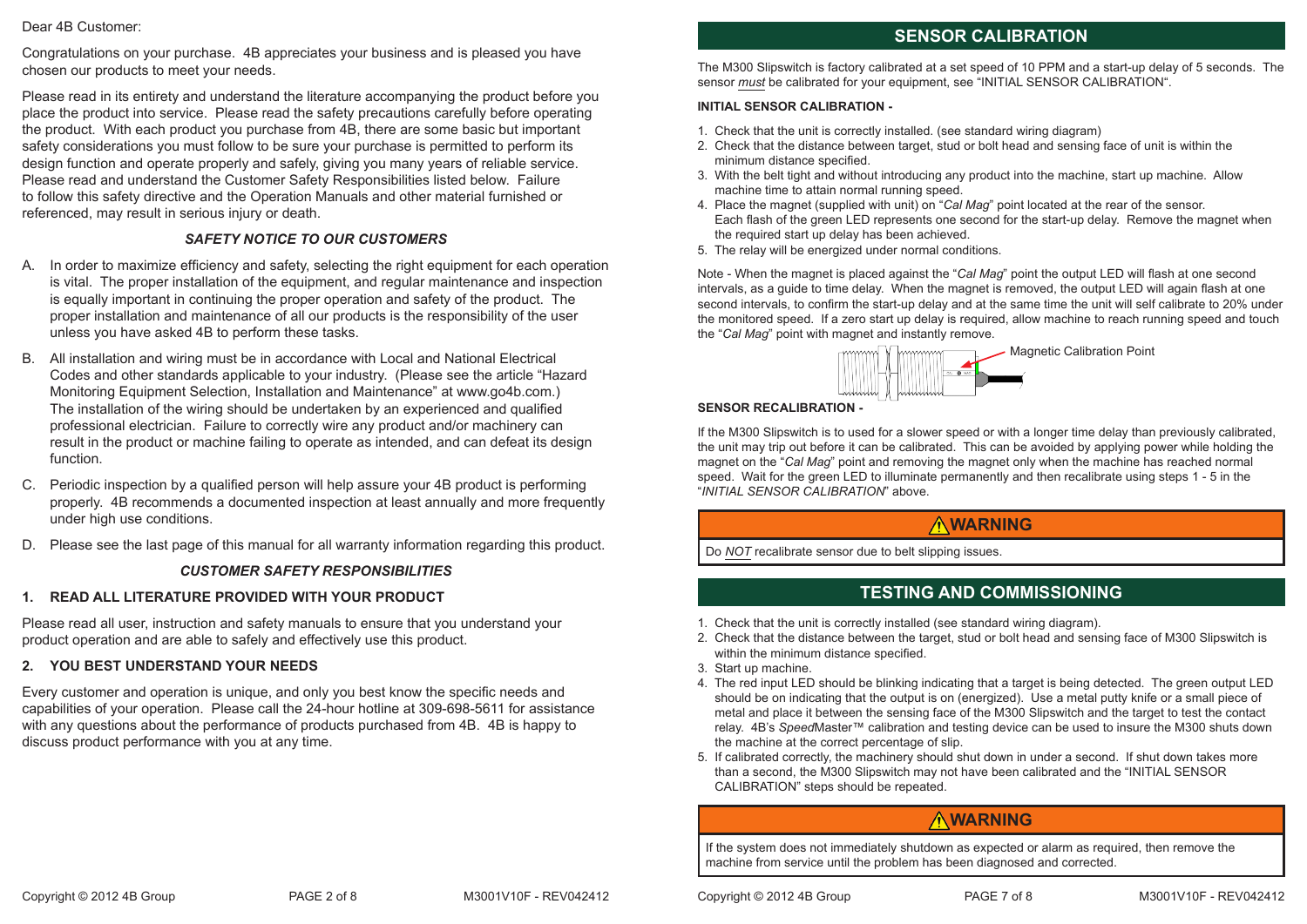## **WARNING**

O.S.H.A. requires that all exposed rotating shafts are provided with a full guard. Therefore, this device and its target must be equipped with a guard.

Fasten the M300 Slipswitch to a suitable mounting bracket, such as 4B's Whirligig® universal shaft sensor mount, with the nose of the switch within the sensing range of the target, as shown below -





**M300 Slipswitch Shown on Optional Whirligig® Shaft Sensor Mount with Mag-Con™ Magnetic Connector**

## **STANDARD WIRING DIAGRAM**



### **3. SELECT A QUALIFIED AND COMPETENT INSTALLER**

Correct installation of the product is important for safety and performance. If you have not asked 4B to perform the installation of the unit on your behalf, it is critical for the safety of your operation and those who may perform work on your operation that you select a qualified and competent electrical installer to undertake the installation. The product must be installed properly to perform its designed functions. The installer should be qualified, trained, and competent to perform the installation in accordance with Local and National Electrical Codes, all relevant OSHA Regulations, as well as any of your own standards and preventive maintenance requirements, and other product installation information supplied with the product. You should be prepared to provide the installer with all necessary installation information to assist in the installation.

### **4. ESTABLISH AND FOLLOW A REGULAR MAINTENANCE AND INSPECTION SCHEDULE FOR YOUR 4B PRODUCTS**

You should develop a proper maintenance and inspection program to confirm that your system is in good working order at all times. You will be in the best position to determine the appropriate frequency for inspection. Many different factors known to the user will assist you in deciding the frequency of inspection. These factors may include but are not limited to weather conditions; construction work at the facility; hours of operation; animal or insect infestation; and the real-world experience of knowing how your employees perform their jobs. The personnel or person you select to install, operate, maintain, inspect or perform any work whatsoever, should be trained and qualified to perform these important functions. Complete and accurate records of the maintenance and inspection process should be created and retained by you at all times.

#### **5. RETAIN AND REFER TO THE OPERATION MANUAL FOR 4B'S SUGGESTED MAINTENANCE AND INSPECTION RECOMMENDATIONS**

As all operations are different, please understand that your specific operation may require additional adjustments in the maintenance and inspection process essential to permit the monitoring device to perform its intended function. Retain the Operation Manual and other important maintenance and service documents provided by 4B and have them readily available for people servicing your 4B equipment. Should you have any questions, please call the free 24-hour hotline number (309-698-5611).

### **6. SERVICE REQUEST**

If you have questions or comments about the operation of your unit or require the unit to be serviced please contact the 4B location who supplied the product or send your request via fax (309-698-5615) or call us via our 24-hour hotline number in the USA (309-698-5611). Please have available product part numbers, serial numbers, and approximate date of installation. In order to assist you, after the product has been placed into service, complete the online product registration section which is accessed via our website www.go4b.com.